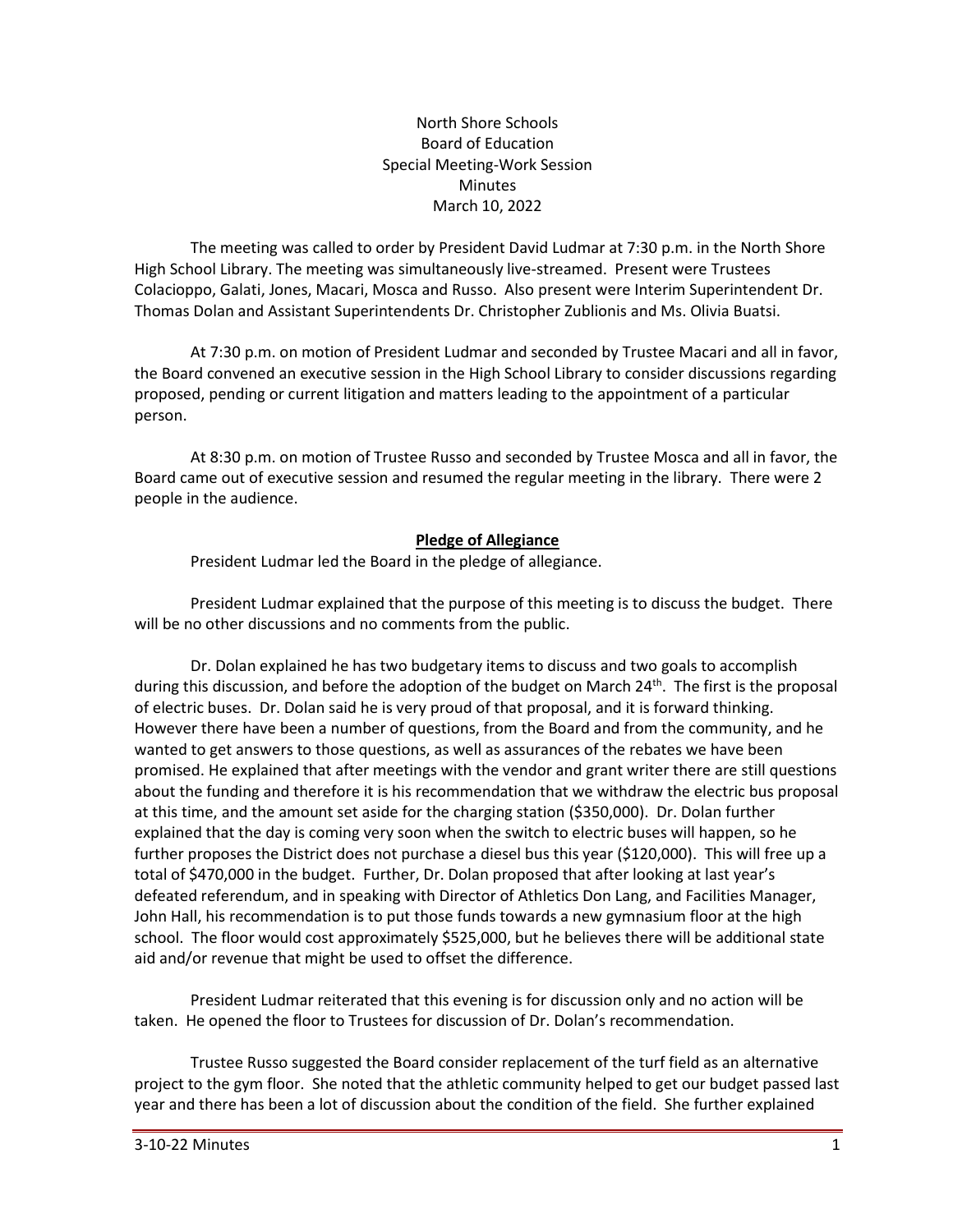that the turf field is ending its useful life per Landtek. The cost of replacing the field has been estimated at \$600,000. She feels it might be a more pressing issue than the gym floor, it may be a safety issue and may impact more students and community members.

Dr. Dolan noted that Mr. Lang and Mr. Hall considered the turf field as a second project, and he will get a current estimate on replacing the field.

Trustee Mosca asked if Mr. Lang ranked the gym floor as a higher priority. Dr. Dolan explained that Mr. Lang did rank the gym floor as higher in priority and also it is financially more beneficial.

Trustee Jones noted that the importance of the gym floor as it serves athletes and students during the day as well. She went on to say there are a tremendous number of needs, but they don't all have the same price tag. She expressed concern about the decision of not purchasing a diesel bus this year and the impact that may have on future budgets. She went on to say we have been replacing buses on a regular schedule to prevent a spike in the budget. Dr. Dolan explained that this would only mean delaying a replacement for one year. Next year the District may be compelled to pursue the electric bus option, but in the next budget cycle the amount for purchasing a bus can be put back in the budget.

Trustee Mosca asked if the possibility for legislative funding for the charging station still exists and how it would work if the funding came in after the Board made the decision not to go forward with electric buses. Dr. Dolan explained that if we did get a grant for the charging station, we can accept it and go forward with installing it. This would put us in a great position for next year.

Trustee Colacioppo supported the decision to wait on the electric buses until the funding is secured. She also agreed that putting those funds towards athletics should be a priority.

Trustee Galati supported the decision to put funds towards the actual need for something more valuable for our students and wait on the electric buses.

Trustee Macari said there are so many competing priorities, and it is difficult to prioritize projects for athletics, but she feels this is a great way for our athletes to get a fresh start after the pandemic.

President Ludmar said he appreciates all of the feedback. The Board wanted all of the details about the buses and as fiduciaries they can't take risks. He appreciates all of the engagement on this topic. He feels it is the right way to go to remove the buses at this point. He went on to say the question now is what project to go with, the gym floor or the turf field. He is not sure the turf field can be done for half a million dollars. The gym floor is not in good condition, and it is extremely utilized as evidenced by the great attendance at many sporting events there. Looking back at the Glenwood Landing gym floor, which was way beyond repair, that was able to be replaced because of a burst pipe and money from insurance. He went on to say there are infrastructure projects that will always be there. Trustee Jones added there are more than just these two projects, there is much prioritizing that happens in the construction steering committee.

Dr. Dolan then discussed his second topic which was regarding the revenue side of the budget. Dr. Dolan explained that a new tax cap has been released for the District and it is now set at 2.624%. He went on to explain that he is recommending we stay at the original tax cap presented to the community of 2.499% and not go all the way to the cap. In addition, Dr. Dolan is also recommending a change in estimated revenues. He recommends not taking money out of the ERS and TRS reserve funds, and instead utilizing the remainder of the Marcellino/Lavine grant thereby reducing the amount in unrestricted fund balance down to the 4%. He further explained that this is something the Commissioner recently advised we try and achieve, and this would accomplish that. Additionally, by leaving these funds in the ERS and TRS reserve, they may be available for use in a LIPA glidepath, if necessary.